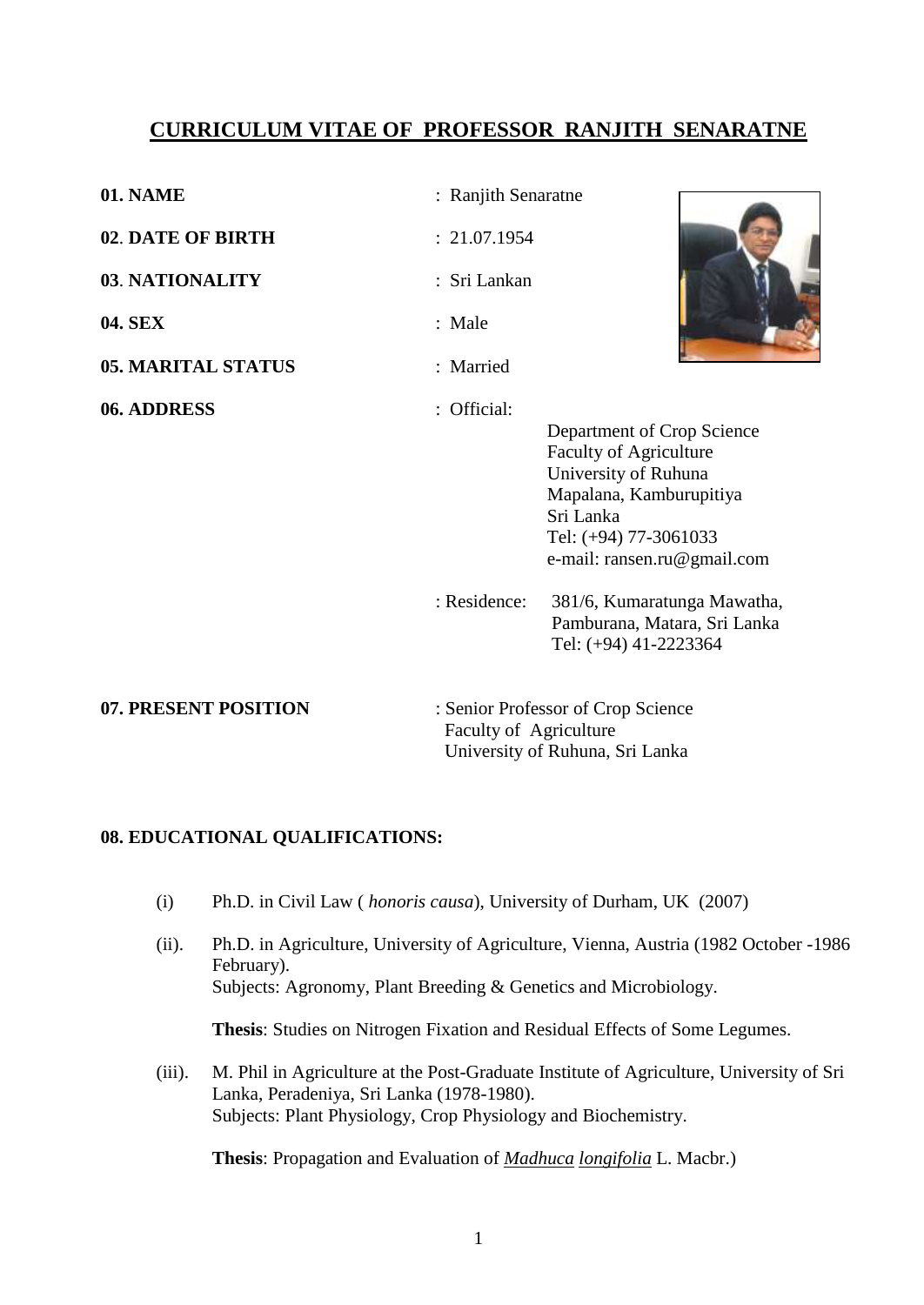(iv). B.Sc. in Agriculture, the University of Sri Lanka, Peradeniya, Sri Lanka (1973-1977)

Class: Second Class Honours

Subjects: Crop Production, Plant Breeding and Genetics, Plant Physiology and Biochemistry, Soil Science, Agricultural Engineering, Entomology, Pathology, Agricultural Extension and Animal Science.

## **09. WORK EXPERIENCE :**

#### **(a).** *Academic* :

Has about 40 years of experience in teaching and research at university

i. Senior Professor of Crop Science, University of Ruhuna from 01.09.2005 to date

Conducts lectures on principles of crop production, agronomy of agricultural crops, crop physiology, soil fertility, nutrient cycling, biological nitrogen fixation, agroforestry, ecosystem restoration, innovation, entrepreneurship, leadership etc. and supervise postgraduate students in agronomy and allied fields.

ii. Professor of Crop Science, University of Ruhuna from 09.02.1998 to 31.08.2005.

Conducted lectures on principles of crop production, agronomy of agricultural crops, crop physiology, soil fertility, nutrient cycling, biological nitrogen fixation, agroforestry, ecosystem restoration etc. and supervised postgraduate students in agronomy and allied fields.

iii. Associate Professor in Crop Science, from 29.12.1995 to 08.02.1998

Conducted lectures on principles of crop production, agronomy of agricultural crops, crop physiology, soil fertility, nutrient cycling, biological nitrogen fixation, agroforestry, ecosystem restoration etc. and supervised postgraduate students in agronomy and allied fields.

iv Senior Lecturer in Crop Science, University of Ruhuna, Sri Lanka from 25.02. 1986 to 28.12.1995.

Conducted lectures on principles of crop production, agronomy of crops of economic importance, crop physiology, biological nitrogen fixation of legumes etc., and supervised post-graduate students in agronomy, biological nitrogen fixation and nitrogen cycling in legume-based cropping systems.

- v. Graduate Student in Agronomy at the Department of Agronomy and Plant Breeding at the University of Agriculture, Vienna, Austria from 01.10.1982 to 21.02.1986 reading for Ph.D.
- vi. Assistant Lecturer in Agronomy from 31.10.1980 to 30.09.1982 at the University of Ruhuna, Sri Lanka, conducting lectures and practical classes in Crop Production and Plant Physiology.
- vii. Graduate Student in Agricultural Biology at the Post-Graduate Institute of Agriculture, University of Sri Lanka, Peradeniya, from 09.05.1978 to 01.10.1980 reading for M.Phil. (Agric.) degree.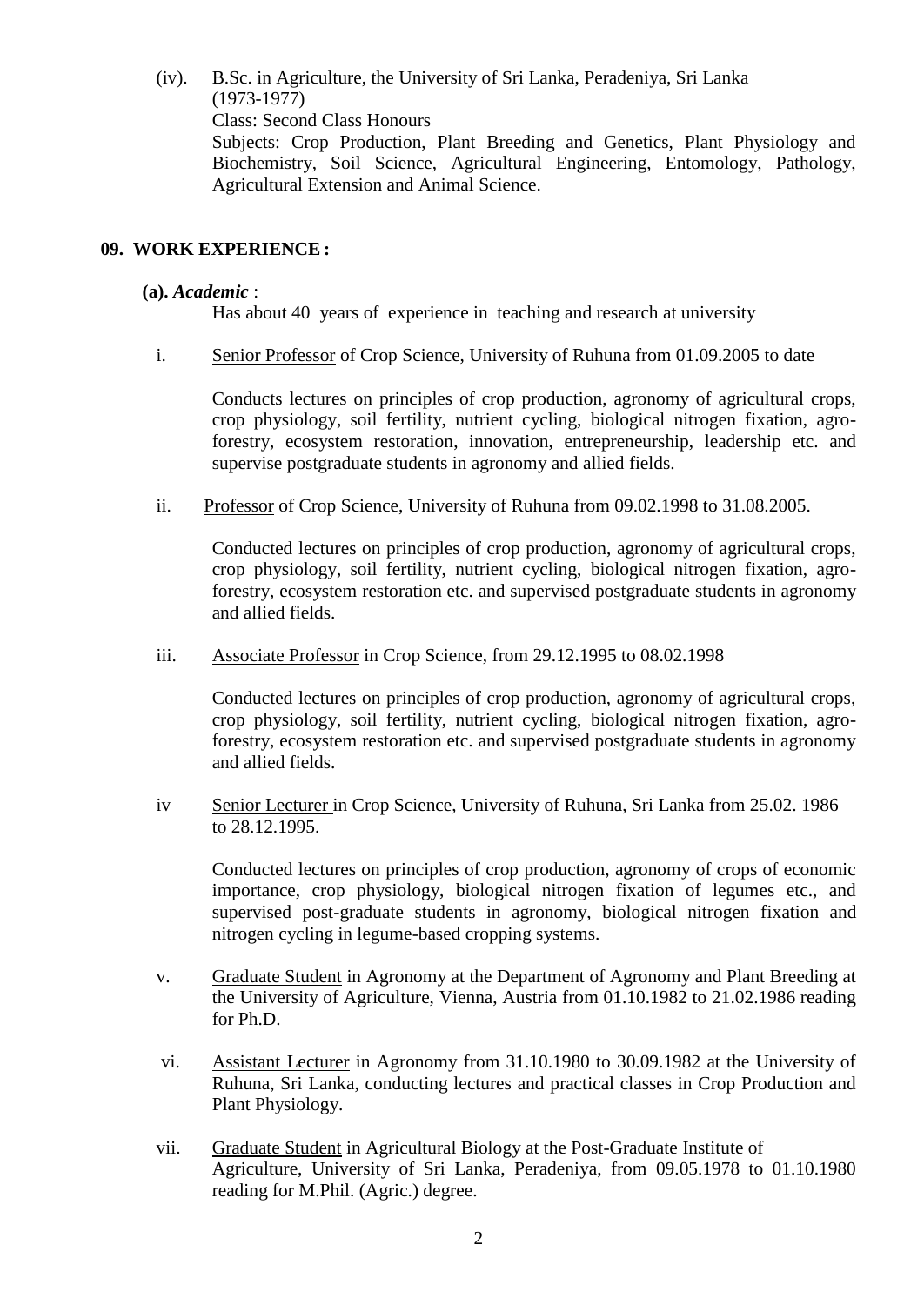#### **(b).** *Administrative:*

Has over 20 years of experience in administration at senior executive level at higher educational institutions

- (i) Vice Chairman University Grants Commission, Sri Lanka from May 2011 – February, 2015
- (ii) Chairman, Ocean University (National Institute of Fisheries and Nautical Engineering) from July 2008 – March, 2015
- (iii) Vice Chancellor, University of Ruhuna for two terms, i.e. from 09.03.2001 to 08.03.2004 and 09.03.2004 to 08.03.2007.
- (iv) Chairman of the Committee of the Vice-Chancellors and Directors (CVCD) of Sri Lankan Universities in 2006
- (v). Dean of the Faculty of Agriculture, University of Ruhuna from 11.11.1992 until 15.05.1993 (on sabbatical leave w.e.f. 15.05.1993 for 2 years) and from 09.06.1995 to 09.06.1998 and from 17.06.1998 to 08.03.2001.
- (vi). Head, Department of Crop Science, University of Ruhuna from 04 .04. 1995 until 09.06.1995.

## **10. ACADEMIC DISTINCTIONS**

#### **(a).** *Fellowships won*

- (i). From the International Atomic Energy Agency of the United Nations from July, 1984 to September, 1985 at the FAO/IAEA Laboratory at Seibersdorf, Austria.
- (ii). From the International Crop Research Institute for the Semi-Arid Tropics on Crop Improvement with special reference to Groundnut from 14 March 1987 to 10 April 1987 at ICRISAT, India.
- (iii). From the Stapledon Memorial Trust in UK to study legume-based pastoral systems in tropical and sub tropical Australia from 01-28 February, 1989.
- (iv). From the Deutscher Akadamischer Austauchdienst (DAAD) in Germany from 06.07.1992 to 03.08.1992 to visit some Universities in Germany which are actively involved in research on nitrogen fixation and allied areas.
- (v). The Andre" Mayer Fellowship from the FAO of the United Nations for 15 months from 15 May 1993 to study "The role of woody pioneer species in improvement of degraded soils and afforestation.
- (vi) Marie Curie Fellowship from the European Community for 06 months from September, 1994 to work on "Inter-specific N transfer in legume + cereal intercropping systems at Wye College, University of London.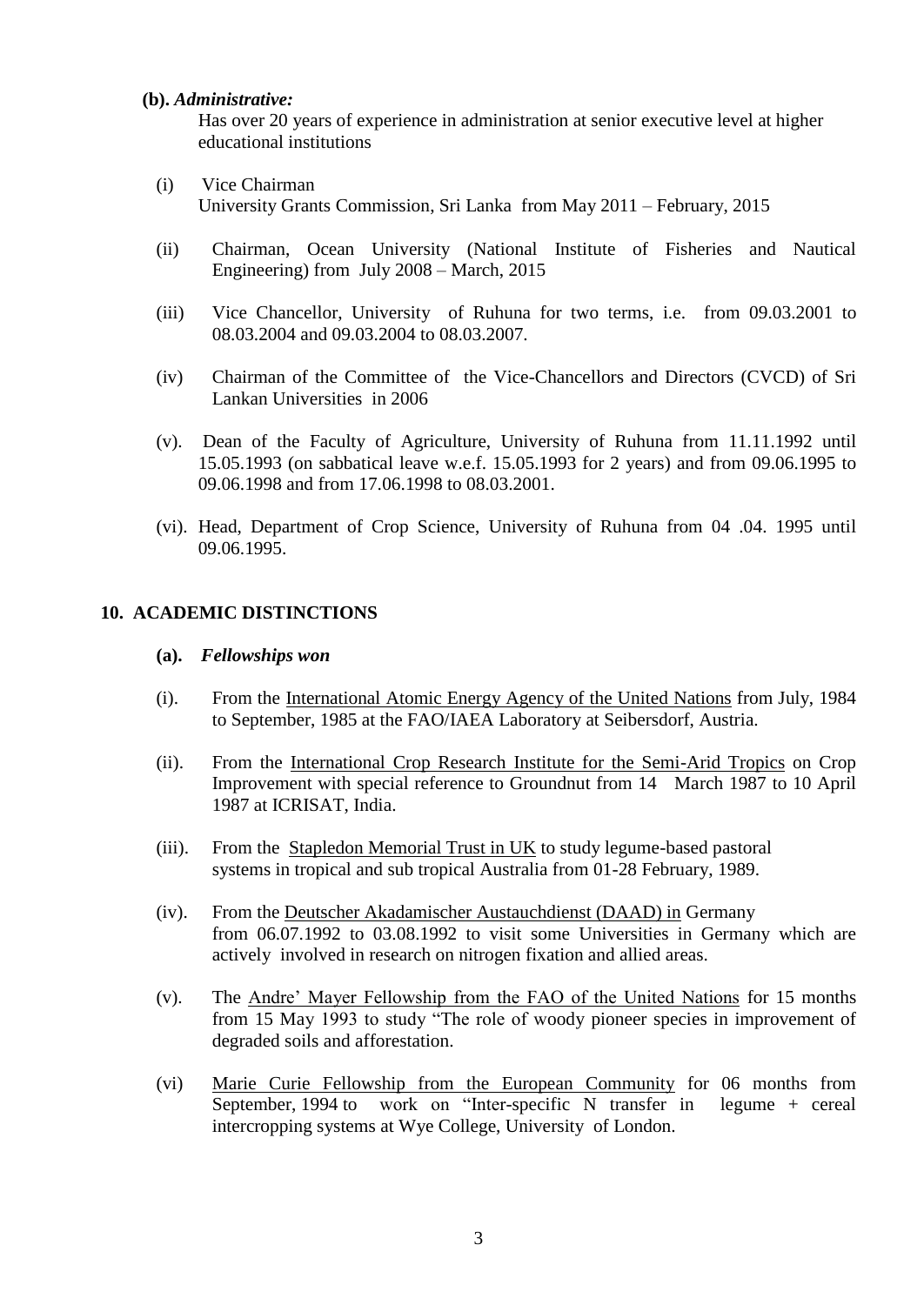- (i). From the **Canadian International Development Agency**, Canada (Grant No. CIDA/87/24; Budget US \$ 43,000.00) to study nitrogen fixation of and N-transfer from some legumes to the associated crop as affected by the level of nitrogen and potassium.
- (ii) From the Board on Science and Technology for International Development **(BOSTID) of National Academy of Sciences, USA** (Grant No. BNF-LLK-2-88-82; Budget US \$ 110,000.00) for studies on improved nitrogen fixation of cowpea, mungbean and groundnut intercropped with maize.
- (iii). From the **International Atomic Energy Agency** in Vienna (Grant. No: 5932 DP Budget: US \$ 15,000.00) for improvement of nitrogen fixation of mungbean.
- (iv) From the **GTZ in West Germany** (Grant No. PN 87 2061. 7-32/88, Budget DM 38,000.00) for studies on identification of fast-growing tree species adaptable to different agro-ecological conditions in the Southern Province of Sri Lanka.
- (v) **From Canadian International Development Agency** for a project on "Environmental and Livelihood Restoration and Development in Tsunami-affected Coastal Areas of Sri Lanka" in 2006 at University of Ruhuna jointly with the Universities of of Guelph, Manitoba, Waterloo and Queens of Canada with a budget of Can. \$ 2.5 million.

## **11. FOREIGN UNIVERSITIES AND RESEARCH INSTITUTES VISITED**

I have visited over 90 foreign universities and research institutes in about 25 countries and have held discussions with the Presidents/Vice-Chancellors, administrative staff, professors, senior academics, research officers etc. of the institutions visited. Lectures have been delivered at some of these institutions on invitation.

## **1. Australia**

University of Queensland

Commonwealth Scientific and Industrial Research Organization (CSIRO) - stations in Brisbane, Gympie, Rock Hampton and Catherine Department of Primary Industries, Queensland

## **2. Austria**

International Atomic Energy Agency (IAEA) in Vienna United Nation"s Industrial Development Organisation (UNIDO) University of Agriculture in Vienna University of Vienna

## **3. Bangladesh**

University of Dhaka Soil Resources Development Institute, Dhaka

#### **4. Belgium**

Katholike Universitat Leuven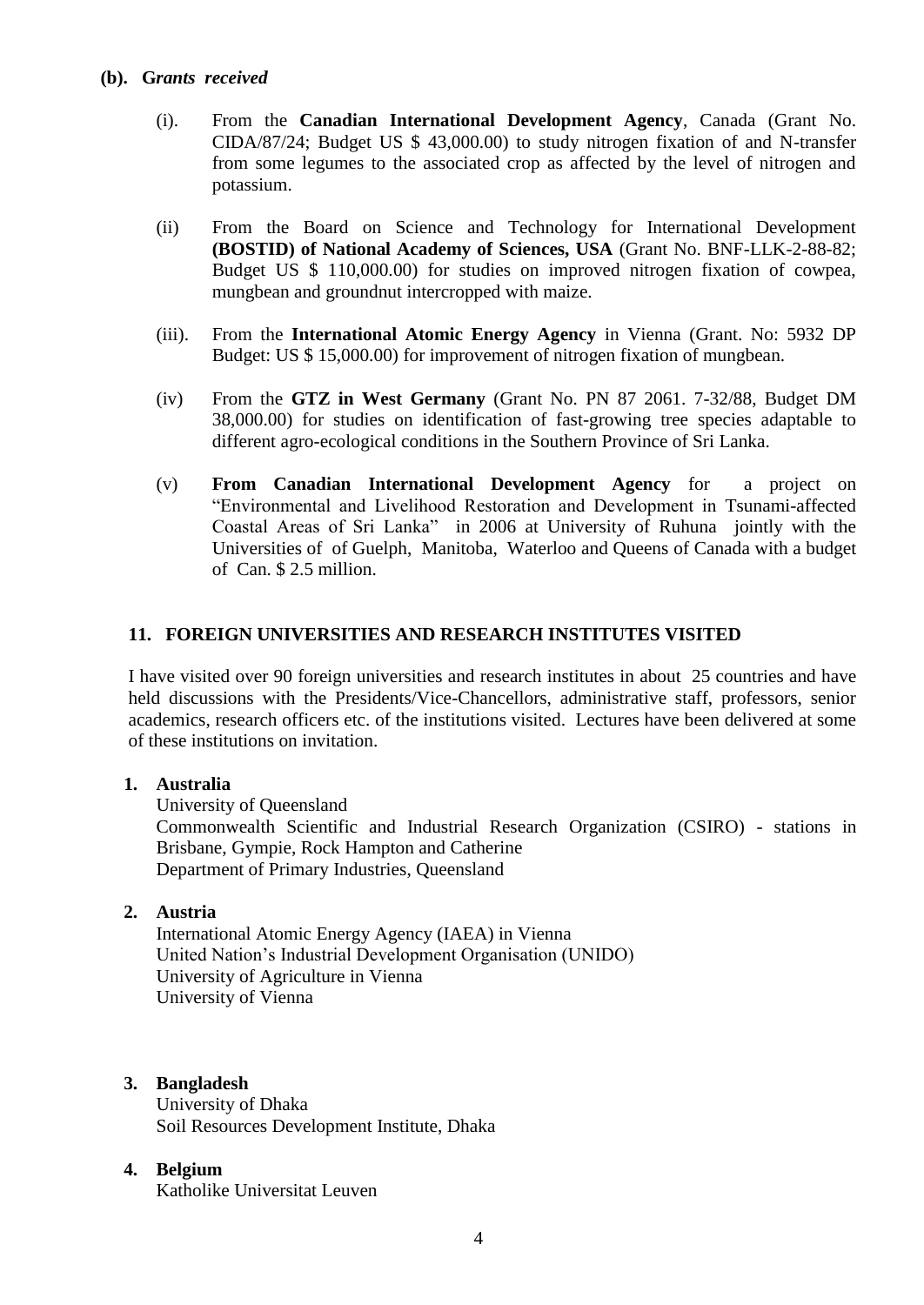## **5. Canada**

University of Guelph University of Waterloo University of Manitoba University of Alberta Agriculture Canada – Manitoba

# **6. China**

 Heilongjang Academy of Agricultural Sciences, Harbin Ocean University of China, Quindao

## **7. Germany**

University of Kologne (Koln) Max-Plank Institute, Koln Philipps -University - Marbug Gesamthochshule Kassel George – August University – Gottingen University of Erlangen-Nurenburg, GTZ

## **8. India**

International Crop Research Institute for Semi-Arid Tropics (ICRISAT) Indian Council for Agricultural Research (ICAR) Mahatma Gandhi University, Kottayam University of Madras South Asian University

### **9. Indonesia**

Biotrop GCTE South East Asian Impact Centre South East Asian Regional Centre for Tropical Biology Global Change Impact Centre for South East Asia University of Agriculture & Forestry - Bogor

#### **10. Italy**

Food and Agriculture Organization,(FAO), Rome World Food Programme, Rome

#### **11. Japan**

Kyoto Botanic Gardens/Institute

#### **12. Kenya**

International Crop Research Institute on Agroforestry (ICRAF)

#### **13. Malaysia**

Forest Research Institute of Malaysia (FRIM) University of Pertanian, Malaysia (UPM)

#### **14. Nepal**

Tribhuvan University

## **15. The Netherlands**

University of Wageningan Alterta/Green World Research, Wageningan Research Station for Nursery Stock, Boskoop.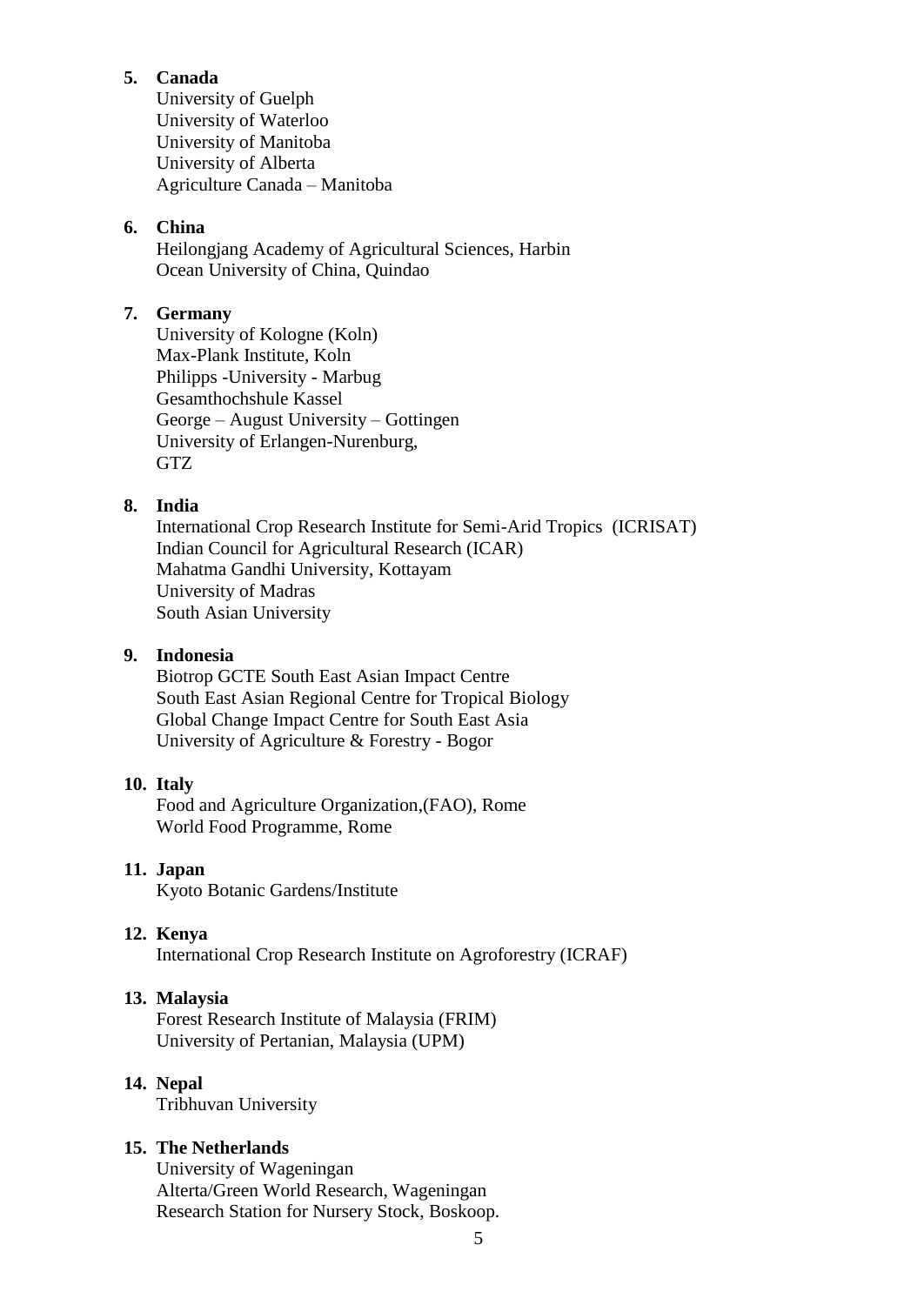### **16. Norway**

University of Agder Bodo University College University of Bergen University of Life Sciences Stromme Foundation, Kristiansand ARC-aid, Kristiansand University of Stavanger University of Science and Technology (NTNU) - Trondheim International Research Institute of Stavanger (IRIS) Rogaland Science Park Bodoe Knowledge Park

#### **17. Pakistan**

Nuclear Institute for Agriculture and Biology (NIAB)

#### **18. Philippines**

Development Academy of the Philippines

### **19. Singapore**

National University of Singapore

### **20. South Korea**

Korean Institute of Science and Technology (KIST) Songdo Techno Park

#### **21. Sweden**

University of Stokholm Uppsala University Karlstad University Linkoping University Karolinska Institute Royal Institute of Technology (KTH) Hogskolan Dalarna National Agency of Innovation Norrkoping Science Park Uppsala Innovation Centre

## **22. Thailand**

University of Khon Kaen University of Kesetsart NifTAL Regional Office, Bangkok University of Ching Mai Department of Agriculture Huntra Rice Experimental Station

## **23. UK**

University of Oxford University of Bangor, Wales Institute of Terrestrial Ecology, Bangor Wye College University of London University of Reading University of Durham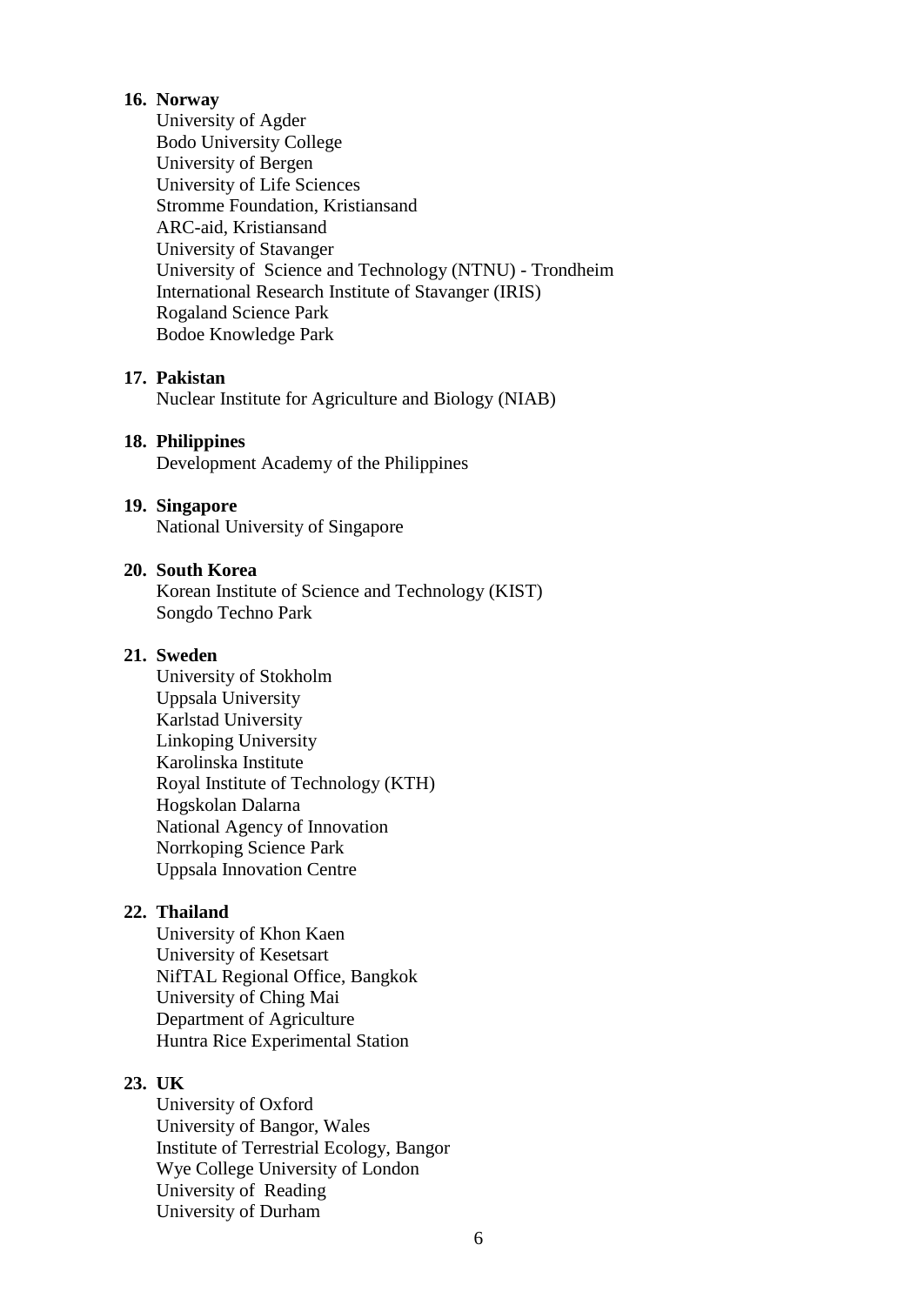University of Ashton University of Birmingham

## **24. USA**

University of Cornell, New York Boyce-Thompson Institute, New York University of Minnesota, St. Pauls Iowa State University, Ames University of Lincoln, Nebraska Kansas State University, Manhatton University of Hawaii –NIFTAL in Maui University of Tennessee, Tennessee

## **25. Vietnam**

Hanoi Agricultural University (HAU) Ministry of Agriculture and Fisheries

## **12. RESEARCH PUBLICATIONS**

## **(a).** *Books*

- 1. Senaratne, R. and G.A. Dayatilake. (Ed) (2000). Revitalization of Cinnamon Industries in Sri Lanka: Constraints and Remedies, Faculty of Agriculture, University of Ruhuna, 144p.
- $2.$  Senaratne, R. and V.W. Herath. (2009) ශුි ලංකාවේ පශ්චාත් සුනාමි සංවර්ධනය හා එහි ගැටළු. (ISBN: 978-955-97159-2-4)
- 3. Senaratne, R and V.W. Herath.(2011) Socio Economic Analysis of Multi day Fisheries Industry
- 4. Senaratne, R. and S. Sivasegaram. (Ed) (2012). Workshop Proceedings on Recreating and Re-positioning of Sri Lankan Universities to meet Emerging Opportunities and Challenges in a Globalized Environment. University Grants Commission
- 5. Senaratne, R., G.C. Filson and J. Janakiram. (Ed) (2012) Workshop Proceedings on Rebuilding of Tsunami Affected Areas in the Southern and the Eastern Provinces of Sri Lanka
- 6. Senaratne, R. and S. Sivasegaram (Ed) (2013). Workshop Proceedings on Competency Building and Capacity Enhancement of the Emerging Off-shore Gas and Oil Industry in Sri Lanka, University Grants Commission, p166
- 7. Senaratne, R. (2014). Articles and Speeches related to Higher Education and National Development, p 206
- 8. Senaratne, R and Sivasubramanium Pathmanathan (Ed) Peace Building and Reconciliation: Role of Higher Education (To be printed)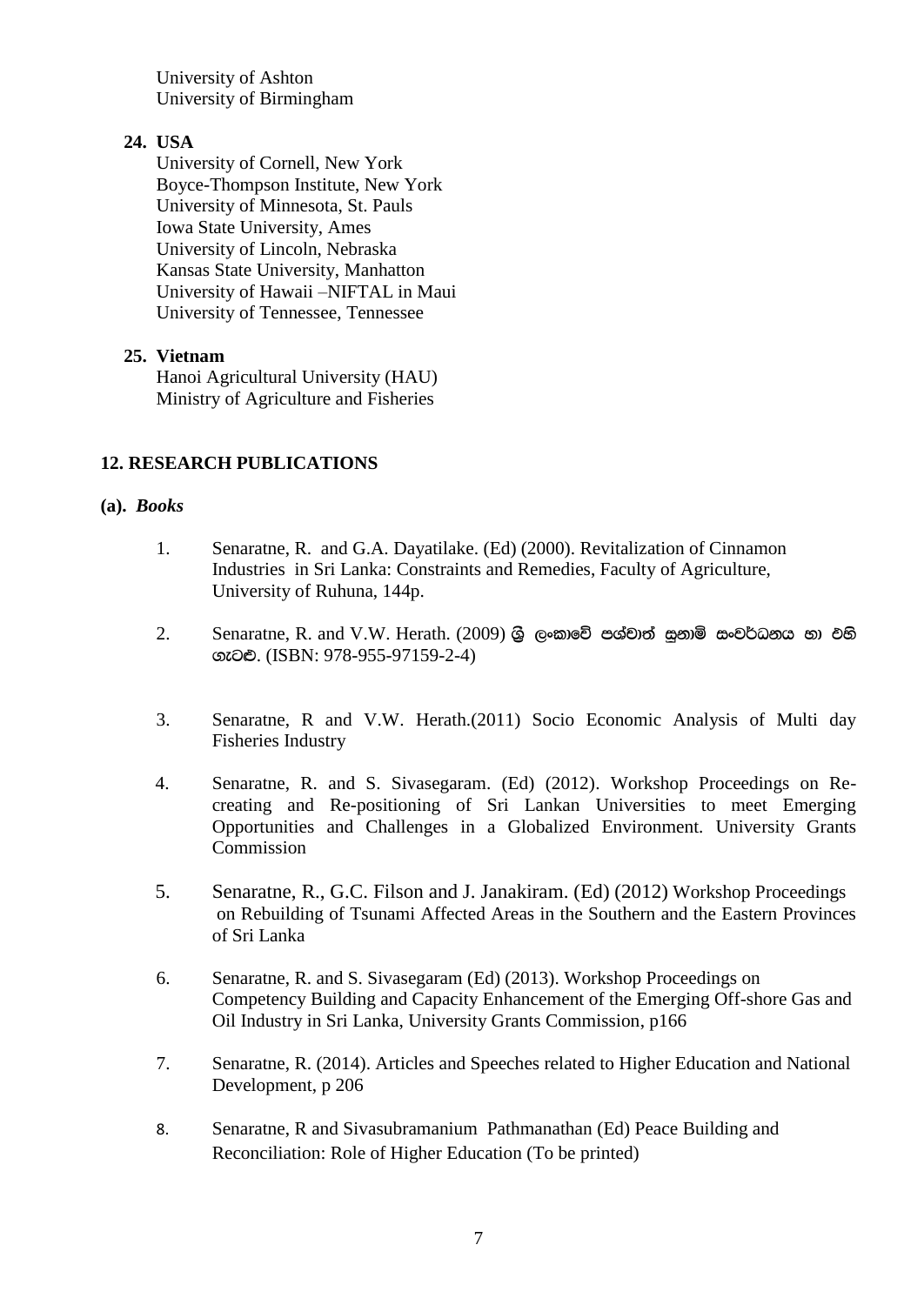- 9. Senaratne, R and Pathirana, R (Ed) Cinnamon: Botany, Agronomy, Chemistry and Industrial Applications (To be published by Springer)
- 10. Senaratne, R and Janendra De Costa (Ed): Towards a New Agri-Culture: From Beaten Track to Untrodden Paths (To be published)

## (b). *Articles in Learned Journals*

- 1. Senaratne, R., H.M.W. Herath and S. Balasubramanium. (1981) Preliminary investigations on vegetative propagation of *Madhuca longifolia* (L). Macbr **Sri Lanka Forester**. 15, (1 & 2), 61-70.
- 2. Senaratne, R., H.M.W. Herath and S. Balasubramaniam. (1982) Investigations on quantitative and qualitative analysis of oils of *Madhuca longifolia* (L). Macbr. **Nat. Agric. Soc. of Ceylon**, 19, 89-98.
- 3. Senaratne R., H.M.W. Herath and S. Balasubramaniam. (1983) Some cytological studies of *Madhuca longifolia* (L). Macbr. **Beitrage zur tropischen Landwirtschaft and Veterinarmedizin**, (4) 21, 465-467.
- 4. Senaratne R., and D.A.B.N. Amarasekara. (1984). Effect of seed inoculation on nodulation, growth and yield of groundnut (*Arachis hypogeae* L.). **Beitrage zur tropischen Landwirtschaft und Veterinarmedizin** 22 (1), 63-68.
- 5. Senaratne R., and P.S.J.W. Seresinhe. (1984). Effect of seed treatment on germination of Ipil-Ipil seeds (*Leucaena leucocephala*) **Beitrage zur tropischen Landwirtschaft und Veterinarmedizin,** 22(1) 69-72.
- 6. Senaratne R., H.M.W. Herath and S. Balasubramanium (1984). Composition of amino acids in free state in seed kernals of *Madhuca longifolia* (L). **Beitrag zur tropischen Landwirtschaft und Veterianrmedizin,** 22 (4), 397-400
- 7. Senaratne R., C. Amornpimol and G. Hardarson. (1987). Effect of combined nitrogen on nitrogen fixation of soybean ( *Glycine max* L. Merill) as affected by cultivar and Rhizobial strains. **Plant and Soil**, 103, 45-50.
- 8. Senaratne, R., and G. Hardarson. (1988). Estimation of residual N effect of feba bean and pea on two succeeding cereals using 15-N methodology. **Plant and Soil.** 110, 81- 89.
- 9. Senaratne, R. and D. Ratnasinghe. (1993). Ontogenic variation in nitrogen fixation and accumulation of nitrogen in cowpea, groundnut, mungbean and blackgram . **Biology and Fertility of Soils**. 16, 125-130.
- 10. Senaratne, R. and D. Ratnasinghe (1993). Nitrogen supply by groundnuts to maize in maize + groundnut intercropping system, as affected by the genotype. **Biology and Fertility of Soils.**15, 215-219.
- 11. Senaratne, R., N.D.L. Liyanage and D. Ratnasinghe (1993). Effect of K on nitrogen fixation of intercrop groundnut and maize. **Fertilizer Research,** 34, 9-14.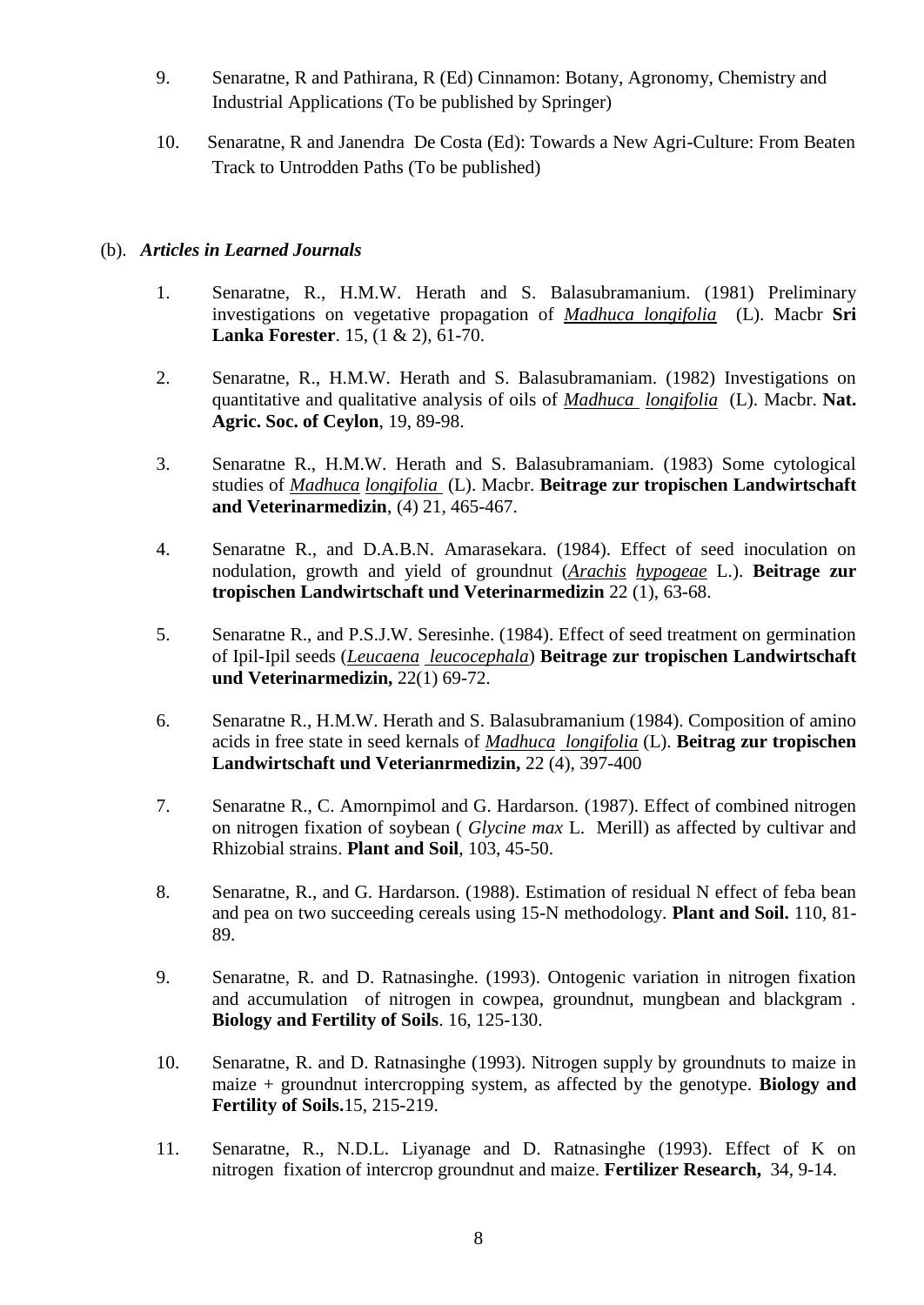- 11. Senaratne, R., (1993) Effect of nitrogen application on the A<sub>N</sub> value of soil. **Biology and Fertility of Soils,** 16, 299-301.
- 13. Senaratne, R and M.T.K. Gunasekara (1994). Nitrogen Fixation, Growth and Yield of Intercropped Mungbean (*Vigna radiata* L.) and Groundnut (*Arachis hypogaea* L.) as Affected by the Genotype. **J. Agronomy and Crop Science**, 173, 53-60.
- 14. Senaratne, R. , N. D. L. Liyanage and R.J. Soper (1995). Nitrogen fixation of and N transfer from cowpea, mungbean and groundnut when intercropped with maize. **Fertilizer Research,** 40, 41-48.
- 15. Senaratne, R., and Ratnasinghe, D.S. (1995) Nitrogen fixation and beneficial effects of some grain legumes and green-manure crops on rice. **Biology and Fertility of Soils**, 19, 49-54.
- 16. Senaratne, R., and S. Subasinghe (2000). Below-Ground Competition in a Maize/Groundnut Intercropping System as Affected by the Rooting Soil Layer, **Plant Prod. Sci.** 3(2): 108-111
- 17. R. Senaratne and Wickramsinghe, S. (2000) Contributions of the National Science Foundation to Agricultural Research in Sri Lanka". **J. Natn. Sci. Foundation Sri Lanka,** 28:1-16
- 18. S. Subasinghe R. Senaratne and M.A. Pemadasa (2000). Use of  $^{15}N$  to study the N fixation, N transfer and yield of intercropped groundnut (*Arachis hypogea* L.) as affected by genotypes and the root barrier. **Trop. Agric. Research and Ext**. 3(1): 46- 49.
- 19. G. A. Dayatilake S. Subasinghe and R. Senaratne (2000) N fixation, N transfer in Maize/Cowpea and Sorghum/Cowpea intercropping systems as determined by  ${}^{15}N$ isotop dilution technique. **Trop. Agric. Res. and Ext**. 3 (1) 45-49
- 20. S. Subasinghe and R. Senaratne (2002) Effect of Groundnut genotypes on interactions in Maize- groundnut intercropping system. **Bangladesh J Agric. Res**. 27(1):25-33.
- 21. Subasinghe S., Dayatilake G. A. and Senaratne R. (2003). Studies on the impact of combined N application and inoculation on BNF, growth and yield of cowpea (*Vigna unguiculata* (L.) Walp. **Proceedings of the First Academic Sessions**, University of Ruhuna,  $11^{th}$  July 2003, 9-13
- 22. Subasinghe S., Dayatilake G.A. and Senaratne R (2003) Effect of B, Co and Mo on growth and yield of Cowpea (*Vigna unguiculata*). **Trop. Agric. Res. and Ext**. 6 45- 49, 2003 108-112.
- 23. Subasinghe S and Senaratne R (2003). Effect of N, K and Inter-row spacing on the Growth and Yield of Intercropped Maize and Groundnut. **Sabaragamuwa University Journal**, 3(1):75-80.
- 24. Subasinghe S., Senaratne R. and Weerasinghe W.I.L (2003). Development of effective propagation techniques for Elabatu. **Proc. of the First Academic Sessions**, University of Ruhuna,  $11^{th}$  July 2003, 14-18.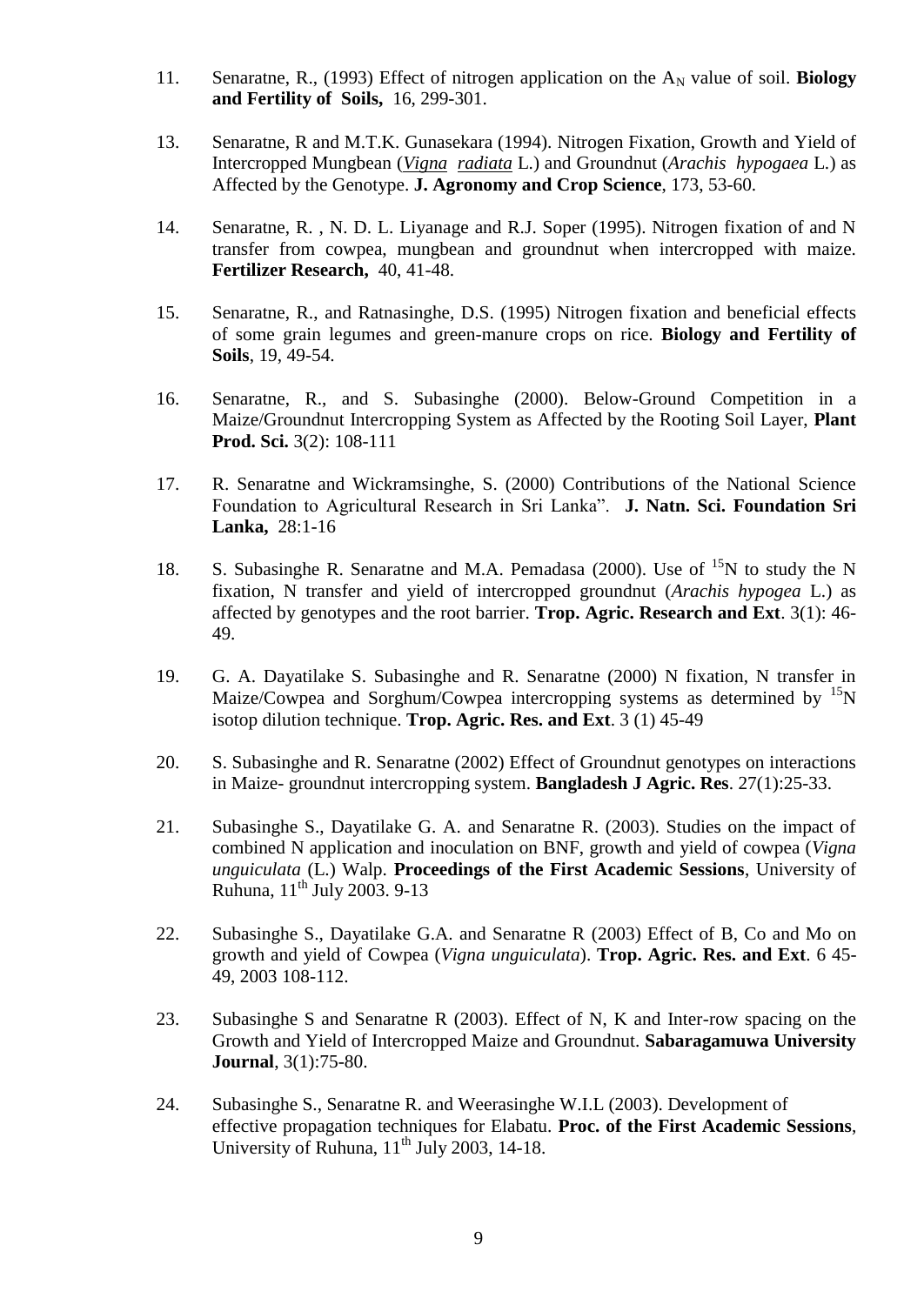## (C). *Papers/Posters presented in Congresses Conferences, Workshops and Symposia.*

- 1. Senaratne, R. and D.A.B.N. Amarasekara (1982) Effect of seed inoculation on nodulation and growth of winged bean (*Psophocarpus tetragonolobus* L. DC) Sessions of Sri Lanka Association for the Advancement of Science.
- 2. Senaratne, R., G. Hardarson and C. Amornpimol. (1986) Effect of combined nitrogen on nitrogen fixation of soybean (*Glycine max* L. Merill) as affected by cultivar and rhizobial strain. Abstracts published in proceedings of Regional Symposium on "Biotechnology of nitrogen fixation in the Tropics" in Malaysia, 25th-29th August, 1986, p. 36.
- 3. Senaratne, R., and S.G. Hardarson. (1987). Estimation of residual effect of faba bean and pea on two succeeding cereals using 15-N methodology. Proc. of workshop on Food Legume. Improvement for Asian Farming Systems" held in Khon Kaen, Thailand,  $1<sup>st</sup> - 5<sup>th</sup>$  September, 1986. P-281.
- 4. Senaratne, R., Hardarson, G and Liyanage N.D.L. (1988). Effect of soybean cultivation on the nitrogen balance in soil. In Nitrogen Fixation : "Hundred Years After" Proc. 7th International Congress on Nitrogen Fixation held 13-20 March 1988, Cologne, West Germany, Gastav Fisher, Stuttgart, p-833
- 5. Senaratne, R., and Gunesekara M.T.K. (1989). Improved nitrogen fixation by cowpea, groundnut and mungbean intercropped with maize. Abstract in Proc. PSTC/BOSTID 29 July 1989, Ames, Iowa, USA.
- 6. Senaratne, R. and Hardarson, G. (1989) Comparison of the accuracy of the Difference method as against Isotopic Methods in determining nitrogen fixation of field-grown faba bean (*Vicia faba L.*) and pea (*Pisum sativum L*) Proc. North American Symbiotic Nitrogen Fixation Conference held 30 July - 03 August 1989, in Iowa, USA, p-114.
- 7. Senaratne, R. (1989). Use of Nitrogen-tracer techniques for research on biological nitrogen fixation and allied areas. Paper presented at a seminar on the "Use of Isotopes and Radiation Techniques in Agriculture" held 18-19 Dec. 1989, at Sri Lanka Association for the Advancement of Science, Colombo.
- 8. Senaratne, R. (1990) Augumenting the production of fuelwood through developing fast growing tree species adaptable to different agro-ecological conditions in Sri Lanka. In "Fast growing trees and nitrogen fixing trees" Eds. D. Werner and P. Muller Gustav Fisher Verlag, Stuttgart. p. 361.
- *9.* Senaratne, R., and Liyanage, N.D.L. (1990). Selection of mungbean (*Vigna radiata L. Wilczek*) for high nitrogen fixation. Proc. 8th International Congress on Nitrogen Fixation held 20-26 May, 1990, in Knoxville, Tennessee, USA.Eds.P.M. Gresshoff and L.E. Roth Chapman and Hall, New York, p 672.
- 10. Gunesekara, M.T.K. and Senaratne, R., (1990) Effect of K in alleviating competitive depression of mungbean on maize + mungbean intercropping systems. Proc. 14th Int. Congress of Soil Science held on Kyoto, Japan, Aug. 1990, p 501.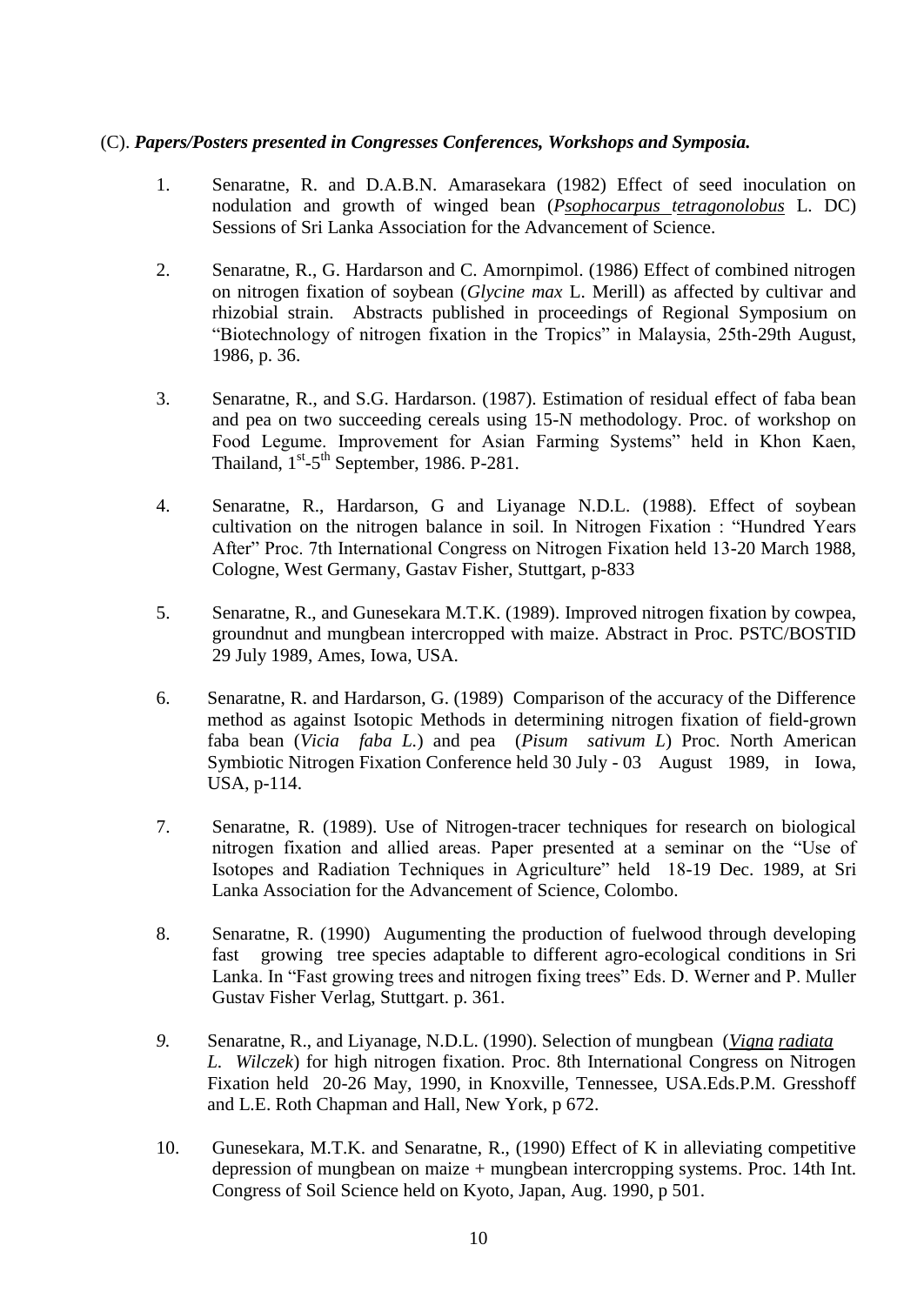- 11. Senaratne, R., and Gunesekara, M. T.K. (1991) Nitrogen fixation of some genotypes of groundnut and mungbean intercropped with maize. Proc. 13th North American Symbiotic Nitrogen Fixation Conference held in Alberta, Canada from 25-30 Aug., 1991, p 94.
- 12. Senaratne, T. Liyanage, N.D.L. and Soper, R.J. (1991) Nitrogen fixation and nitrogen beneficial effects of some legumes in legume + cereal intercropping systems. Proc. 13th North American Symbiotic Nitrogen Fixation Conference held in Alberta, Canada from 25-30 Aug., 1991, p 95.
- 13. Senaratne, R and R.P. Kasturiarachchi (1992). Interspecific N transfer in legumecereal intercropping system. A paper presented at a Conference on "Improving soil management for intensive cropping in the tropics and sub tropics" 1-3 Dec, 1992, Dhaka, Bangladesh.
- 14. Kasturiarachchi, R.P and Senaratne, R. (1992). Some characteristics of salt-affected soils in Hambantota District. Proc. Sri Lanka Association for the advancement of Science, p. 18
- 15. Edirimanna, E.R.S.P. and Senaratne, R. (1992) Identification of high yielding genotypes of mungbean (*Vigna radiata* (L.) Wilzeck) under low nitrogen regime. Proc. Sri Lanka Association for the Advancement of Science. p. 28- 29.
- 16. Ratnasinghe, D.S. and Senaratne, R. (1992) Comparative ontogeny of  $N<sub>2</sub>$ fixation of some grain legumes. Proc. Sri Lanka Association for the Advancement of Science, p 29-30.
- 17. Edirimanne, E.R.S.P. and Senaratne, R. (1992) Symbiotic performance of two varieties of cowpea (*Vigna unguiculata* (L.) Walp). Proc. Sri Lanka Association for the Advancement of Science, p. 50-51.
- 18. Kasturiarachchi, R.P. and Senaratne, R (1992). Effect of salinity on seed germination of cowpea (*Vigna unguiculata* ) (L.) Walp.) as affected by the genotype. Proc. Sri Lanka Association for the Advancement of Science, p. 28-29
- 19. Dayatilake, G. A., Subasinghe, S. and Senaratne, R. (1993). A paper presented at the 4<sup>th</sup> FAO/IAEA RCM on the Improvement of BNF and yield of grown legumes with the aim of increasing food production and saving N fertilizer in the Tropics and Sub-Tropics of Asia,  $30^{th}$  August to  $3^{rd}$  September, Tamwrowth, Australia. Abstract published in the soils Newsletter, vo1.16, No.2, December, 1993; 21p.
- 20. Senaratne, R. and Amarasinghe, M.K.T.K. (1996). Decomposition and nutrient dynamics of leaf litter of some agroforestry species. Proceedings Sri Lanka Association for the Advancement of Science.
- 21. Senaratne, R. and Amarasinghe, M.K.T.K. (1996). Relevance of Agroforestry species in ensuring food security in Sri Lanka with special reference to the Southern Province. Proc. seventh regional workshop on multipurpose trees, Kandy, Sri Lanka. 24- 26 October 1996, pp 52-68.
- 22. Senaratne, R. and Amarasinghe, M.K.T.K. (1997). Prospects of augmenting carbon sinks through establishment of early-successional species in degraded ecosystems. Proc. of National Symposium on Climate Change. (In Press)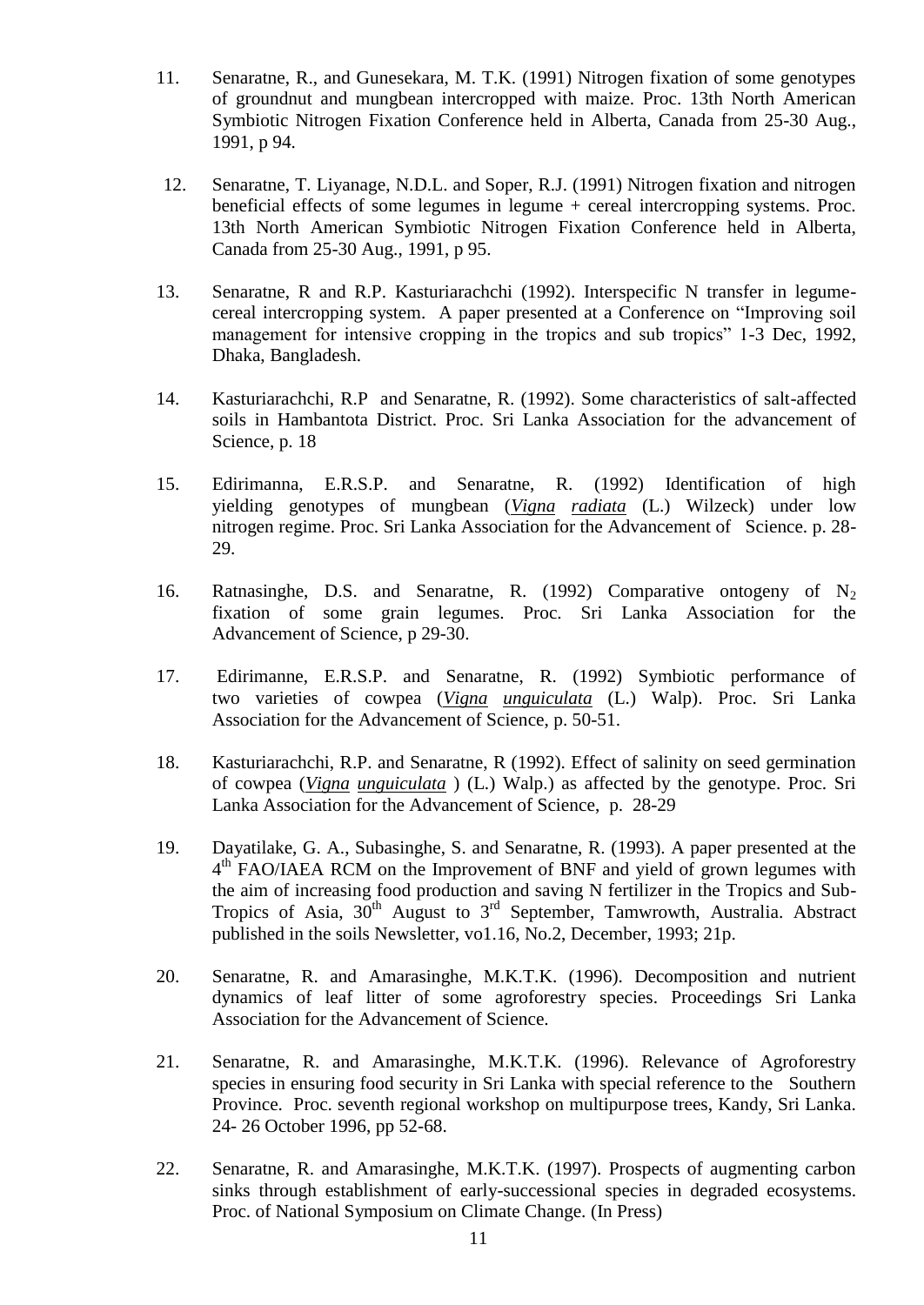- 23. Senaratne, R. and Amarasinghe, M.K.T.K. (1997). Food security in Sri Lanka: Prospects, Constraints and Solutions. Paper presented at International Symposium in Sri Lanka Association for the Advancement of Science, 1997. (In press)
- 24. Amarasinghe, M.K.T.K. and Senaratne, R. (1997). Decomposition and nutrient dynamics of leaf litter of some major agroforestry species in the low country wet zone of Sri Lanka. Proc. Sri Lanka Association for the Advancement of Science, 1997. Abstract published in proceedings.
- 25. Amarasinghe, M.K.T.K. and Senaratne, R. (1997). Size and floristic composition of the soil seed banks of some upland and lowland fields at Kamburupitiya. Proc. Sri Lanka Association for the Advancement of Science, 1997.
- 26. Senaratne, R. and Amarasinghe, M.K.T.K. (1997). Effect of agriculture on environment. Paper presented at 3<sup>rd</sup> Annual Forestry Symposium - 12-13 December 1997, Hikkaduwa, Sri Lanka. (In press).
- 27. Ratnayake, C.S.K.A. and Senaratne, R. (1997). Spatial and temporal variability of salinity in some salt-affected soils in Hambantota district. Proc. Sri Lanka Association for the Advancement of Science.
- 28. Kanthi, M.W.A., Ratnayake, C.S.K.A. and Senaratne, R. (1997). Effect of salinity on seed germination of some agroforestry species in Sri Lanka. Proc. Sri Lanka Association for the Advancement of Science.
- 29. Subasinghe, S., Senaratne, R. and Pemadasa, M. A. (1997). Effect of Groundnut Cultivars on the Competitive Balance and Productivity of Maize/ Sorghum-Groundnut Intercropping systems. Proc. Sri Lanka Association for the Advancement of Science, 83p
- 30. Amarasinghe, M.K.T.K. and Senaratne, R. (1998). Effect of mixing of leaf litter of some agroforestry species on the time course of decomposition. Proc. Sri Lanka Association for the Advancement of Science, 1998.
- 31. Amarasinghe, M.K.T.K. and Senaratne, R. (1998). Chemistry of leaf litter of some agroforestry species in Sri Lanka. Paper presented at 4<sup>th</sup> Annual Forestry Symposium, 3-4 December, 1998, Beruwala Sri Lanka. (In press)
- 32. Senaratne, R., Dayatilaka, G.A. and Subasinghe S. (1998). Studies in Sri Lanka on Cowpea;  $N_2$  fixation, Growth, yield and Effects of cereals. Published in the IAEA TECDOC-1027 of Improving Yield and Nitrogen Fixation of Grain Legumes in the Tropics and Sub-tropics of Asia. Results of a co-ordinated research programme organized by the Joint FAO/IAEA Division of Nuclear Techniques in Food and Agriculture, 117-130.
- 33. Jayasekera, H.K.P.and Senaratne, R. (1999).Time course of growth and biomass accumulation of some early-successional woody species in an uprooted rubber field at Kamburupitiya. Paper presented at the Forestry and Environment Symposium on "Challenges in natural resource conservation in the  $21<sup>st</sup>$  century" held at Hikkaduwa, Sri Lanka on 10-11-December, 1999.
- 34. Amarasinghe, M.K.T.K., Ganewatte. G.K.H and Senaratne, R (1999).Nutrient retranslocation efficiencies in some agroforestry species of Sri Lanka. Paper presented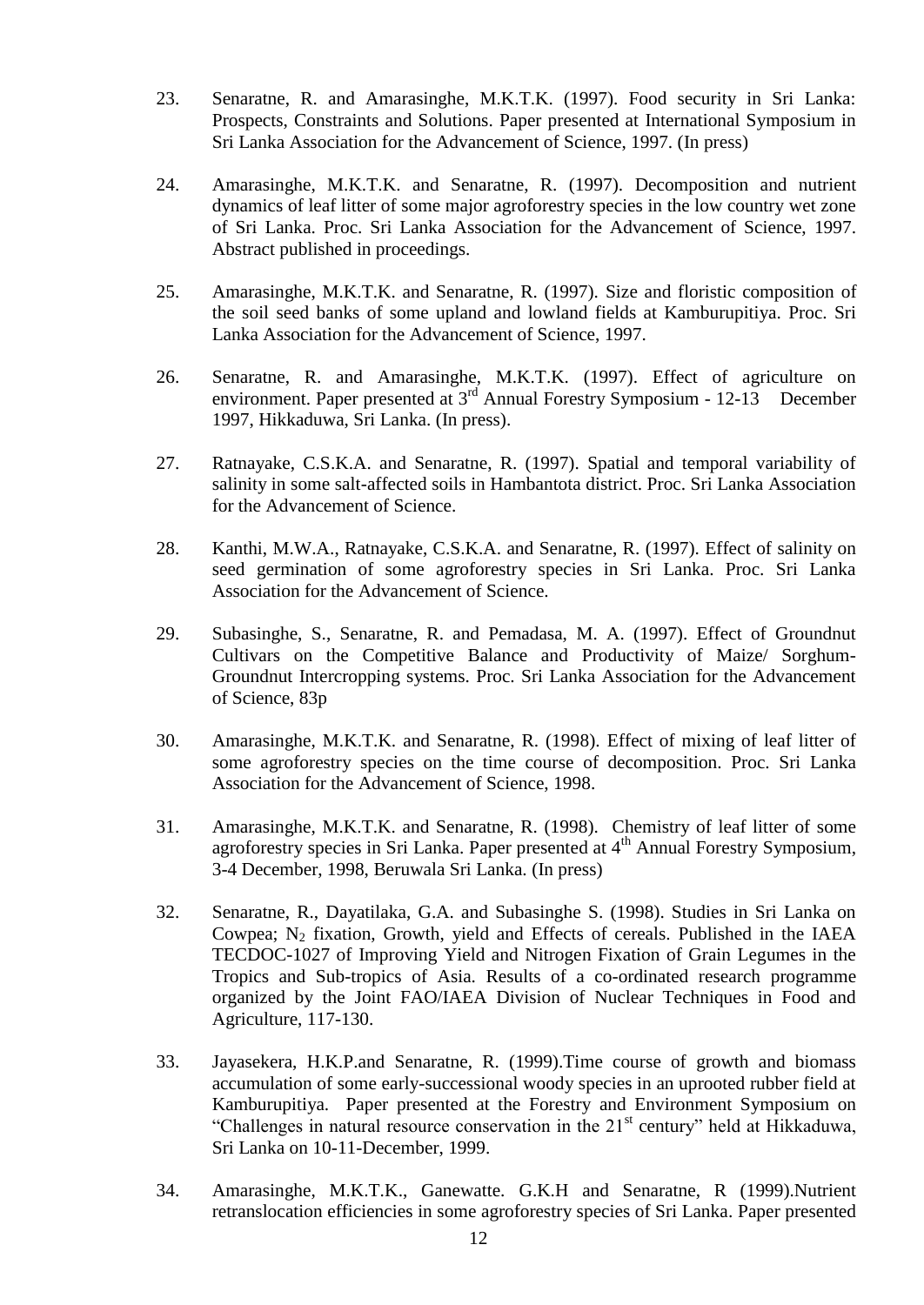at the Forestry and Environment Symposium on "Challenges in natural resource conservation in the 21<sup>st</sup> century" held at Hikkaduwa, Sri Lanka on 10-11-December, 1999.

- 35. Amarasinghe M.K.T.K. Ganewatta, G.K.H. and Senaratne, R. (1999). Foliar nitrogen retranslocation in some major agroforestry species in Sri Lanka. Proc. Sri Lanka Association for the Advancement of Science, 1999.
- 36. Aruna Kumara, K.K.I.U. and Senaratne, R. (1999).Successional developments in some human-impacted areas at Kamburupitiya following the Nilwala project. A paper presented at the Forestry and Environment Symposium on "Challenges in natural resource conservation in the  $21<sup>st</sup>$  century" held at Hikkaduwa, Sri Lanka on 10-11-December,1999
- 37. Aruna Kumara, K.K.I.U., Wickramasinghe, U., and Senaratne, R. (2000). A preliminary study on vegetative propagation of four salt-tolerant tree species. A Paper presented at the Forestry and Environment Symposium on "Developments in Environmental and Forest Science in Sri Lanka" held at Kandy, Sri Lanka on 29-30- December, 2000.42p.
- 38. Subasinghe S.; Senaratne, R and Silva M. P. De (2000). Effect of groundnut genotypes on interactions in maize/groundnut intercropping system A paper presented at the 3<sup>rd</sup> International Crop Science Congress 2000, 17-22 August 2000. CCH-Congress Centrum, Hamburg, Germany. Abstracted published in the proceedings of the congress, 2000.
- 39. Subasinghe S.; Senaratne, R and Silva M.P.De (2000). Effect of different rates of N on growth and yield of intercropped maize and groundnut. A paper presented at the Sri Lanka Association for the Advancement of Science 120 p.
- 40. Aruna Kumara,K.K.I.U.,Wickramasinghe, U., and Senaratne, R.(2000). Effect of different salinity levels on seed germination of some salt-tolerant tree species. A Paper presented at the Forestry and Environment Symposium on "Developments in Environmental and Forest Science in Sri Lanka" held at Kandy, Sri Lanka on 29-30- December, 2000. 10p.
- 41. Aruna Kumara, K.K.I.U., Wickramasinghe, U., and Senaratne, R. (2000). of Biomass and nutrients accumulation of an early successional shrub species (*Zizyphus oenoplia*) in an uprooted rubber field at Kamburupitiya A Paper presented at the Forestry and Environment Symposium on "Developments in Environmental and Forest Science in Sri Lanka" held at Kandy, Sri Lanka on 29-30-December, 2000. 4p.
- 42. Aruna Kumara,K.K.I.U.,Wickramasinghe, U., Dayatilake, G.A. and Senaratne, R. (2000). Studies on seeds dormancy and germination of *Macaranga peltata* (Kande), an early successional species. A Paper presented at the Forestry and Environment Symposium on "Developments in Environmental and Forest Science in Sri Lanka" held at Kandy, Sri Lanka on 29-30-December, 2000. 6p.
- 43. Aruna Kumara,K.K.I.U. and Senaratne, R.(2000). Soil characteristics in some human-impacted areas at Kamburupitiya following the Nilwala project. A Paper presented at the Forestry and Environment Symposium on "Developments in Environmental and Forest Science in Sri Lanka" held at Kandy, Sri Lanka on 29-30- December, 2000. 11p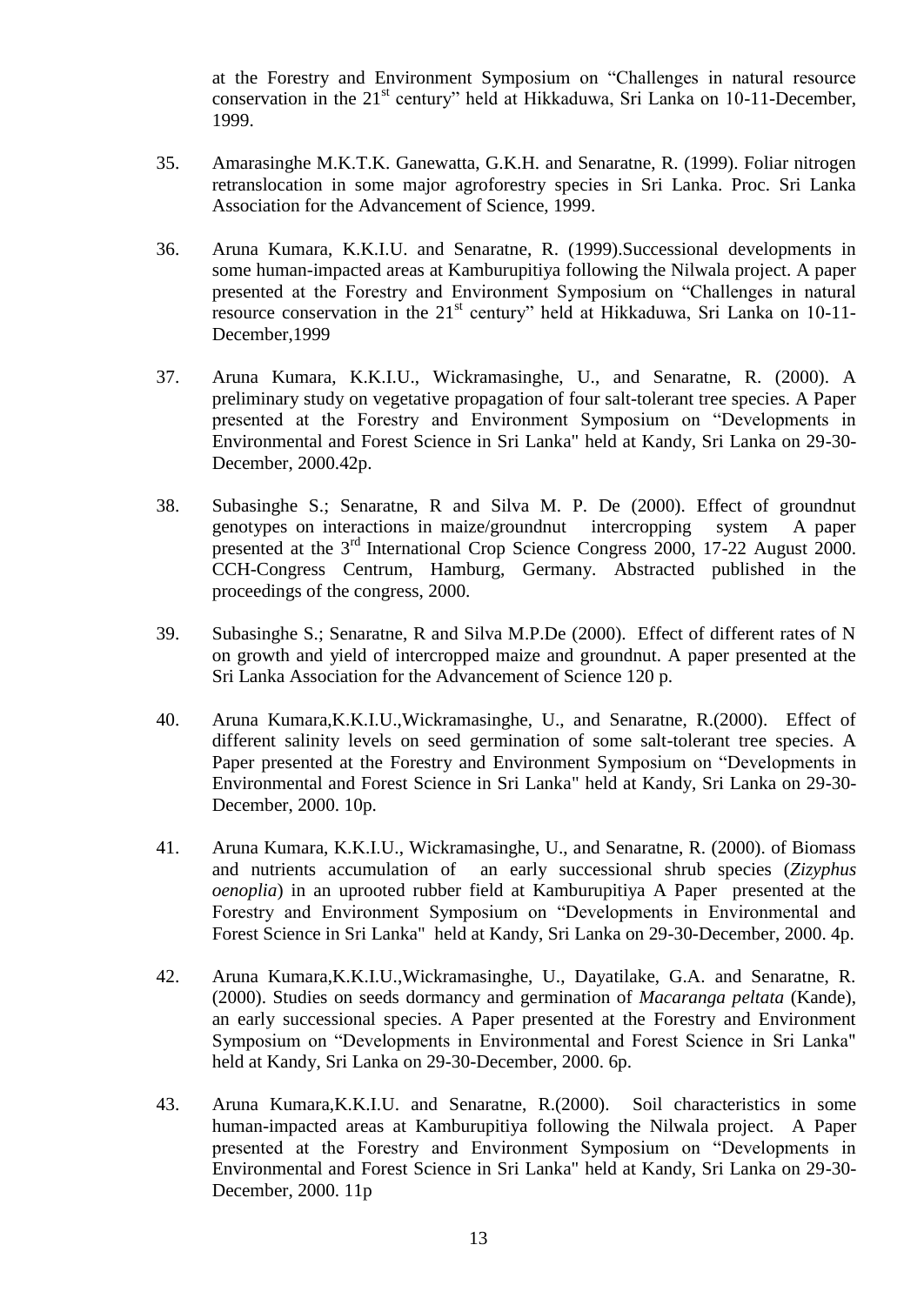- 44. Fernando, K.C.E., Dayatilake, G.A. and Senaratne, R (2000). Studies on the propagation of red sandal wood (*Pterocarpus santalinus* Linn.F), an endangered medicinal tree species. A Paper presented at the Forestry and Environment Symposium on "Developments in Environmental and Forest Science in Sri Lanka" held at Kandy, Sri Lanka on 29-30-December, 2000. 44p.
- 45. S. Subasinghe R. Senaratne and M.A. Pemadasa. Use of  $^{15}N$  to study the N fixation, N transfer and yield of intercropped groundnut (*Arachis hypogea* L) as affected by genotypes and the root barrier. Trop. Agric. Research and Ext. 3(1): 46-49, 2000.
- 46. G. A. Dayatilake S. Subasinghe and R. Senaratne. N fixation, N transfer in Maize/Cowpea and Sorghum/Cowpea intercropping systems as determined by 15 N isotop dilution technique. Trop. Agric. Res. And Ext. 3 (1) 45-49, 2000.
- 47. Subasinghe S. and Senaratne R. (2001). A study to develop effective seed propagation techniques for Elabatu (*Solanum melongena* var. insanum). A paper presented at Sri Lanka Association for the Advancement of Science 2001, Abstract published in Proceedings 2001. 31 p.
- 48. G. A. Dayatilake S. Subasinghe and R. Senaratne (2001) N fixation potential of Cowpea and mungbean lines and its effects on succeeding maize crop. Trop. Agric. Res. And Ext. 4 (1) 6-9.
- 49. Subasinghe S. and Senaratne R. (2001). Comparative root studies in maize, sorghum and two groundnut varieties. A paper presented at the  $6<sup>th</sup>$  symposium of the International Society of Root Research, 11-15 November 2001, Nagoya, Japan. A paper published in Proceedings of the  $6<sup>th</sup>$  symposium of the International Society of Root Research.154-155.
- 50. Subasinghe S. and Senaratne R. and Weerasinghe W.I.L (2002). Development of vegetative propagation techniques for *Solanum melongena* var. insanum (Elabatu) A study to develop effective seed A paper presented at Sri Lanka Association for the Advancement of Science 2002, Abstract published in Proceedings 2002. 77 p.
- 51. Amarasinghe M.K.T.K. and Senaratne R. (2002). The seed bank dynamics of two different forest types in southern Sri Lanka. A paper presented at the Forestry and Environment Symposium on "Sustainable Environmenttal Management Towards a Better Quality of Life." held at Hikkaduwa, Sri Lanka on 12-13-December, 2002.
- 52. Subasinghe S. and R. Senaratne. Effect of Groundnut genotypes on interactions in Maize- groundnut intercropping system. Bangaladesh J Agricl. Res. 27(1):25-33. March 2002
- 53. Subasinghe S., Dayatilake G. A. and Senaratne R. (2003). Studies on the impact of combined N application and innoculation on BNF, growth and yield of cowpea (*Vigna unguiculata* (L.) Walp. Proceedings of the first academic sessions, University of Ruhuna, 11<sup>th</sup> July 2003. 9-13pp.
- 54. Subasinghe S., Senaratne R. and Weerasinghe W.I.L (2003). Development of effective propagation techniques for Elabatu. Proceedings of the first academic sessions, University of Ruhuna,  $11<sup>th</sup>$  July 2003. 14-18pp.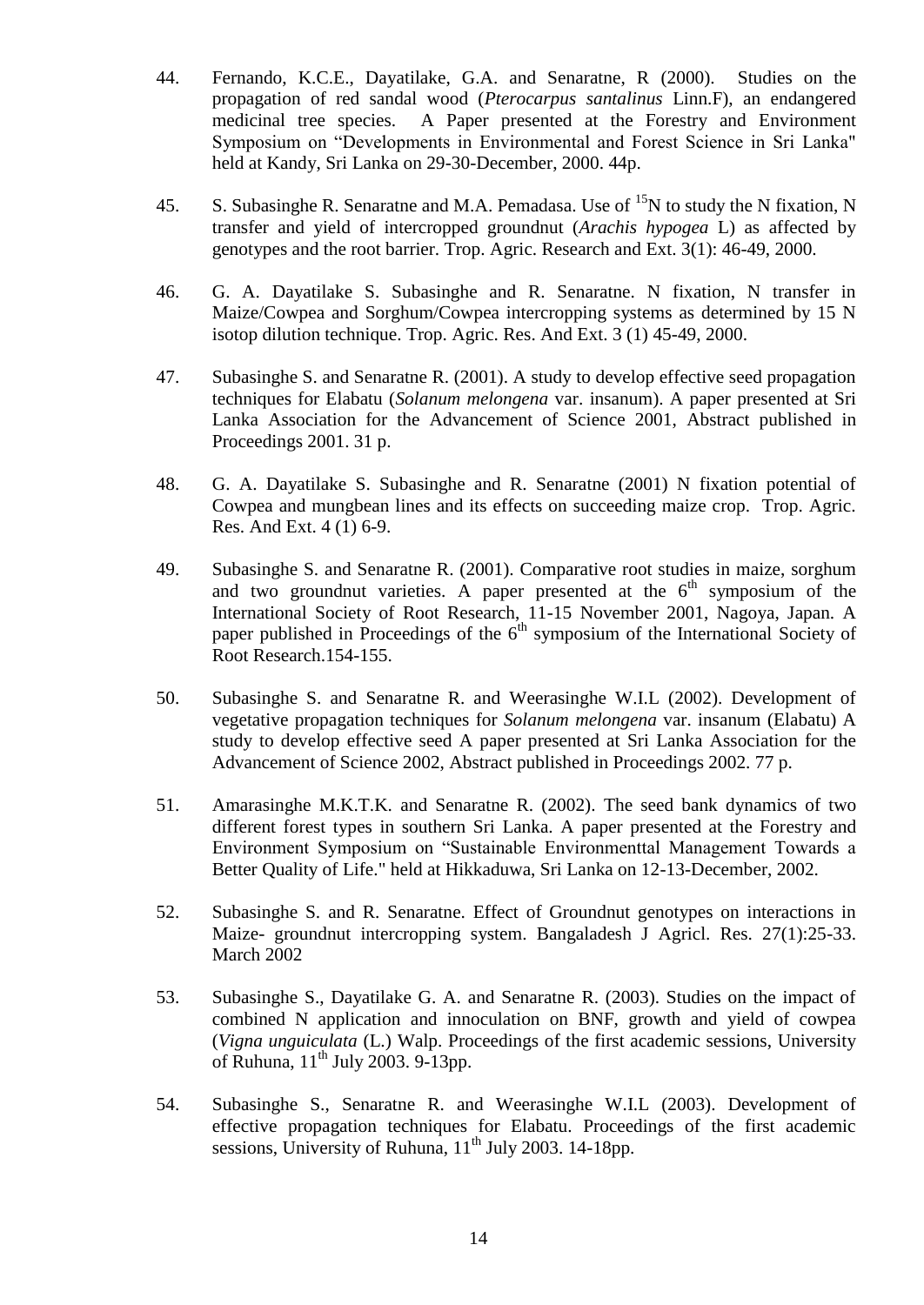- 55. Subasinghe S., Dayatilake G.A. and Senaratne R. Effect of B, Co and Mo on growth and yield of Cowpea (*Vigna unguiculata*). Trop. Agric. Res. and Ext. 6 45-49, 2003 108-112pp.
- 56. Subasinghe S and Senaratne R (2003). Effect of N, K and Inter-row spacing on the Growth and Yield of Intercropped Maize and Groundnut. Sabaragamuwa University Journal Vol. 3 No. 1 pp. 75-80.
- 57. Subasinghe S., Dayatilake G.A. and Senaratne R. Effect of inoculation and N application on growth, yield, nodulation and N fixation of cowpea (*Vigna unguilata*). Trop. Agric. Res. and Ext. 6 45-49, 2003 108-112pp.
- 58. Subasinghe S., Senaratne R. and Dayatilake G.A. (2004). Screening of Mungbeen (*Vigna radiate* (L) Wilczek) and Cowpea (*Vigna ungiculata* (L) Walp) for higher growth and Yield. Proceedings of the Second Academic Session, University of Ruhuna,  $16<sup>th</sup>$  December 2004. 174-182pp.
- 59. Ranasinghe B.M., M.K.K. De Silva, R.Senaratne and S. Subasinghe (2005). Revitalization of Reed industry- Two case studies in Kalapugama Village, Kalutara and Habakkala and Kaikawala Villages in Bentota. A paper presented at the  $10<sup>th</sup>$ annual forestry and environment symposium 2005, held in 2-3 December 2005. Abstract published in the proceedings 2005. 14p.
- 60. Walpola, B. A. Somaratne, S. Subasinghe**,** A.A. Kumara, M. De S Liyanage, R. Senaratne and L.D. Martin (2005). Soil Organic matter and Wet aggregate stability in Tsunami affected soils in Hambantota district, Southern Sri Lanka. A paper presented at the  $10<sup>th</sup>$  annual forestry and environment symposium 2005, held in 2-3 December 2005. Abstract published in the proceedings 2005. 27p.
- 61. Subasinghe, S., Liyanage, M.D.S, Senaratne, R., Serasinghe, R.T., Kumara, A.A. (2006). Post tsunami recovery programme of the agriculture sector in southern Sri Lanka: an overview. Proceedings of the third academic sessions , University of Ruhuna.  $30<sup>th</sup>$  January, 2006
- 62. Ranasinghe, B.M., Silva, M.K.K.D, Senaratne, R. Subasinghe, S. (2006). Revitalization of the reed industry: A case study. Proceedings of the third academic sessions, University of Ruhuna.  $30<sup>th</sup>$  January, 2006
- 63. Devika, H.G.N., Renuka, P.A.P., Senarathne R. (2006). No-pay leave of nonacademics of University of Ruhuna; causes and remedies. Proceedings of the fourth academic sessions, University of Ruhuna. 29<sup>th</sup> January, 2007. 1p.
- 64. Deepika Dias, Rohini vidyaratne, Piyal Renuka, Senaratne, R. (2006). Re-engineering of some key financial translocations and introduction of a clients" charter in the university for improved efficiency and accountability: A case study. Proceedings of the fourth academic sessions, University of Ruhuna.  $29<sup>th</sup>$  January, 2007. 2p.
- 65. Navaratne, C.M., Weerasinghe, K.D.N., Rathnayake, C. (2006). An improved technique of rainfall analysis: A case study in Mapalana catchment. Proceedings of the fourth academic sessions, University of Ruhuna.  $29<sup>th</sup>$  January, 2007. 11-12pp.
- 66. Senaratne, R. and Abayakoon, S.B.S. (2012). New breed of institutional leaders for internationalizing Sri Lankan Universities. Workshop Proceedings on Re-creating and Re-positioning of Sri Lankan Universities to meet Emerging Opportunities and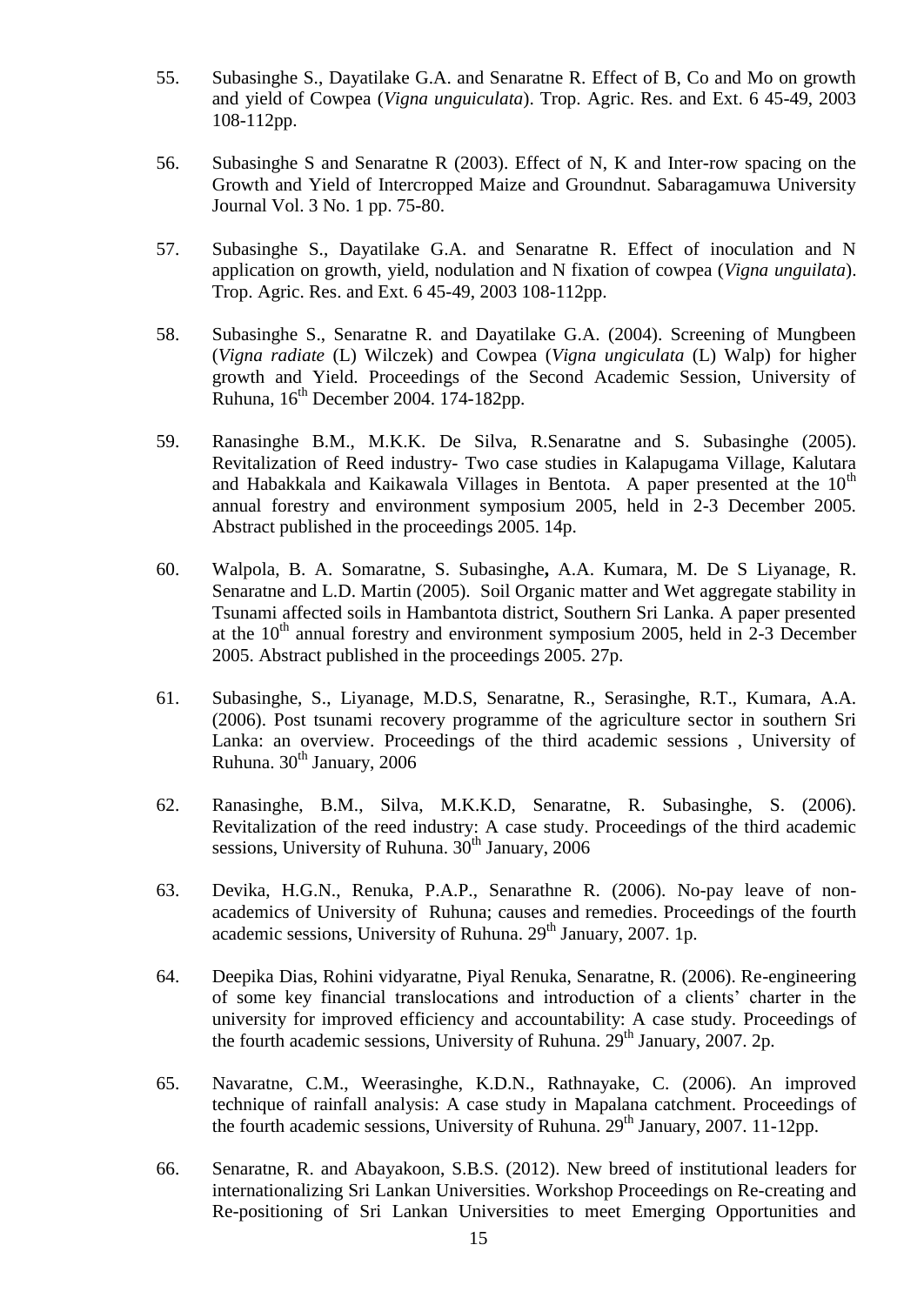Challenges in a Globalized Environment. University Grants Commission. 18<sup>th</sup> and 19th June 2012. 115-128pp.

- 67. Marapana, R.A.U.J., D.S. Hewamanage, R.T. Seresinhe and R. Senaratne. (2012). Study on behavioral changes of animals prior to a tsunami natural disaster. Workshop Proceedings on Rebuilding of Tsunami Affected Areas in the Southern and the Eastern Provinces of Sri Lanka.
- 68. Abeywickrama, L.M., S. Subasinghe and R. Senaratne. (2012). Sustainability of community based household solid waste management: lessons learned from Ruhuna - CIDA restore project. Workshop Proceedings on Rebuilding of Tsunami Affected Areas in the Southern and the Eastern Provinces of Sri Lanka.
- 69. Arunakumara, K.K.I.U., S. Subasinghe and R. Senaratne. (2012). Home gardening as a tool for improving food and nutritional security - A case study at Madiha and Gandara in Sri Lanka. Workshop Proceedings on Rebuilding of Tsunami Affected Areas in the Southern and the Eastern Provinces of Sri Lanka.
- 70. Senaratne, R., J. Janakiram and G.C. Filson. (2012). Lessons learned from the restore tsunami project in Sri Lanka. Workshop Proceedings on Rebuilding of Tsunami Affected Areas in the Southern and the Eastern Provinces of Sri Lanka.
- 71. Senaratne, R and Indunil , P (2019).Earthquake and tsunami prediction by changes in animal behavior. A paper presented at International Conference on Capacity Building for Research and Innovation in Disaster Resilience, 15-17, January, Cinnamon Lakeside Hotel, Colombo, Sri Lanka

#### **(d) Section / Chapter of books published**

- 1. Senaratne, R. Dayatilaka G.A. and Subasinghe S. (1998). Studies in Sri Lanka on Cowpea; N<sub>2</sub> fixation, Growth, yield and Effects of cereals. Published in the IAEA TECDOC-1027 of Improving Yield and Nitrogen Fixation of Grain Legumes in the Tropics and Sub-tropics of Asia. Results of a co-ordinated research programme organized by the Joint FAO/IAEA Division of Nuclear Techniques in Food and Agriculture. pp. 117-130.
- 2. Subasinghe, S., Walpola, B.C., Somaratne, A.S., Kumara, A.A., Martin, L.D., Liyanage, M. de S. and Senaratne, R. (2006) Chapter 11. Soil quality parameters of Tsunami-affected soils in the Hambantota district In: Relief and Rehabilitation after the Tsunami in Sri Lanka, Manfred Domroes (Ed) pp 170-182, Mosaic Books, New Delhi.

## **13. ARTICLES FOR DISSEMINATION OF KNOWLEDGE**

- 1. Globalization and agriculture in Sri Lanka ("Daily News", Tuesday  $30<sup>th</sup>$  June 1998)
- 2. Revitalization of Lanka's Cinnamon industry to meet challenges in a global economy ("Daily News", Thursday  $30<sup>th</sup>$  July 1998)
- 3. Research in Universities: Present Status, Constraints and Remedies ("The Island", Tuesday  $1<sup>st</sup>$  June 1999, Wednesday  $2<sup>nd</sup>$  June 1999, Thursday  $3<sup>rd</sup>$  June 1999)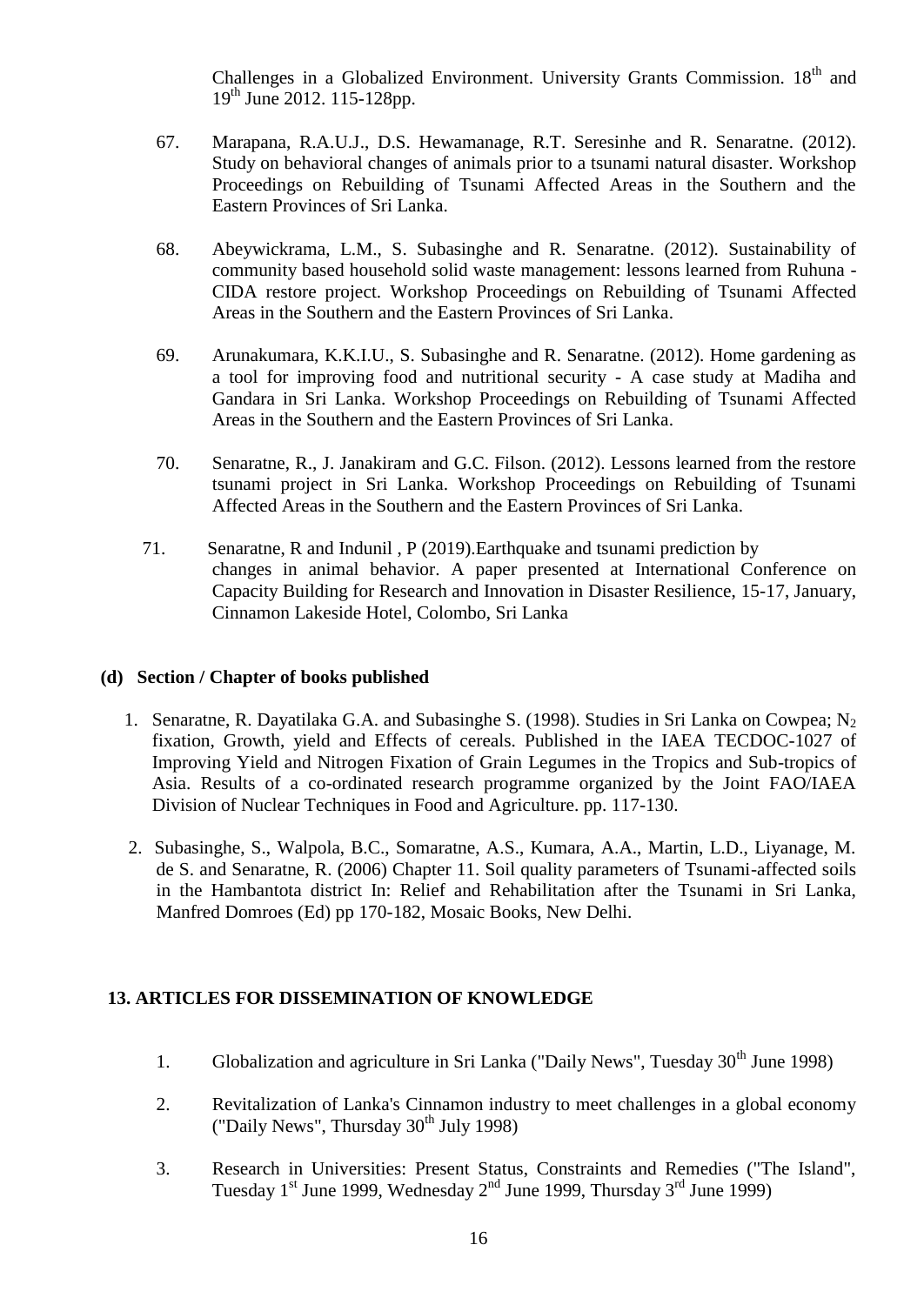- 6. Improving Productivity and Output in Public Sector ("Daily News", Friday  $05<sup>th</sup>$  May 2000)
- 7. Towards "Borderless" Entrepreneurial Universities ("Daily News", Tuesday 28<sup>th</sup> February 2006)
- 8. Needed: An Entrepreneurial Dimension to universities ("The Island", Tuesday 14<sup>th</sup> March 2006, Wednesday  $15<sup>h</sup>$  March 2006)
- 9. A sea change needed in higher education sector ("The Island", Friday the 21<sup>st</sup> of April 2006, Saturday the  $22<sup>nd</sup>$  of April 2006, Monday the  $24<sup>th</sup>$  of April 2006, Wednesday the  $26<sup>th</sup>$  of April 2006, and Thursday the  $27<sup>th</sup>$  of April 2006
- 10. Science and Technology Parks for building a creative and innovative nation ("Daily News", Friday the  $2<sup>nd</sup>$  of June 2006)
- 11. Science and Technology Parks for building a creative and innovative nation ("The Island", Monday the  $3<sup>rd</sup>$  of July 2006)
- 12. Do our universities respond to needs in a knowledge economy? ("The Island", 12<sup>th</sup> and  $13^{\text{th}}$  June, 2008)
- 13. Making universities wealth creators and agents of growth in a knowledge economy I, II, III, & IV( "The Island",  $8^{th}$ ,  $9^{th}$ ,  $10^{th}$  &  $11^{th}$  July 2008)
- 14. Indian Ocean- An untapped resource ("Daily News", 22<sup>nd</sup> February 2010)
- 15. Let us step out of Ivory towers and address real world issues –I & II ( "The Island",  $13<sup>th</sup>$  &  $14<sup>th</sup>$  October 2010)
- 16. 'Make universities strategic partners in development' ( "Daily News",  $18^{th}$  &  $20^{th}$ February 2012)
- 17. New breed of institutional leaders for internationalizing Lankan Universities ("The Island",  $30<sup>th</sup>$ ,  $31<sup>st</sup>$  May and  $1<sup>st</sup>$  June 2012)
- 18. Professors: Underutilised treasure in our universities? ("The Island",  $13<sup>th</sup> 14<sup>th</sup> \& 15<sup>th</sup>$ June 2012)
- 19. Lanka"s Future Prosperity Lies in the Ocean, Sunday Observer, 09.06.2013
- 20. Building a Rainbow Nation Through Peace Building and Reconciliation: The Role of Universities, The Island, 11.06.2013
- 21. Ocean University: A Strategic Partner for Economic Growth in Sri Lanka, Sunday Observer, 15.12.2013
- 22. Lanka"s future Prosperity Lies in the Ocean, Daily News, 30.12.2013
- 23. Agriculture: A Dynamic Force for Prosperity, Wellbeing and Reconciliation in the North. The Island, 27.01.2014